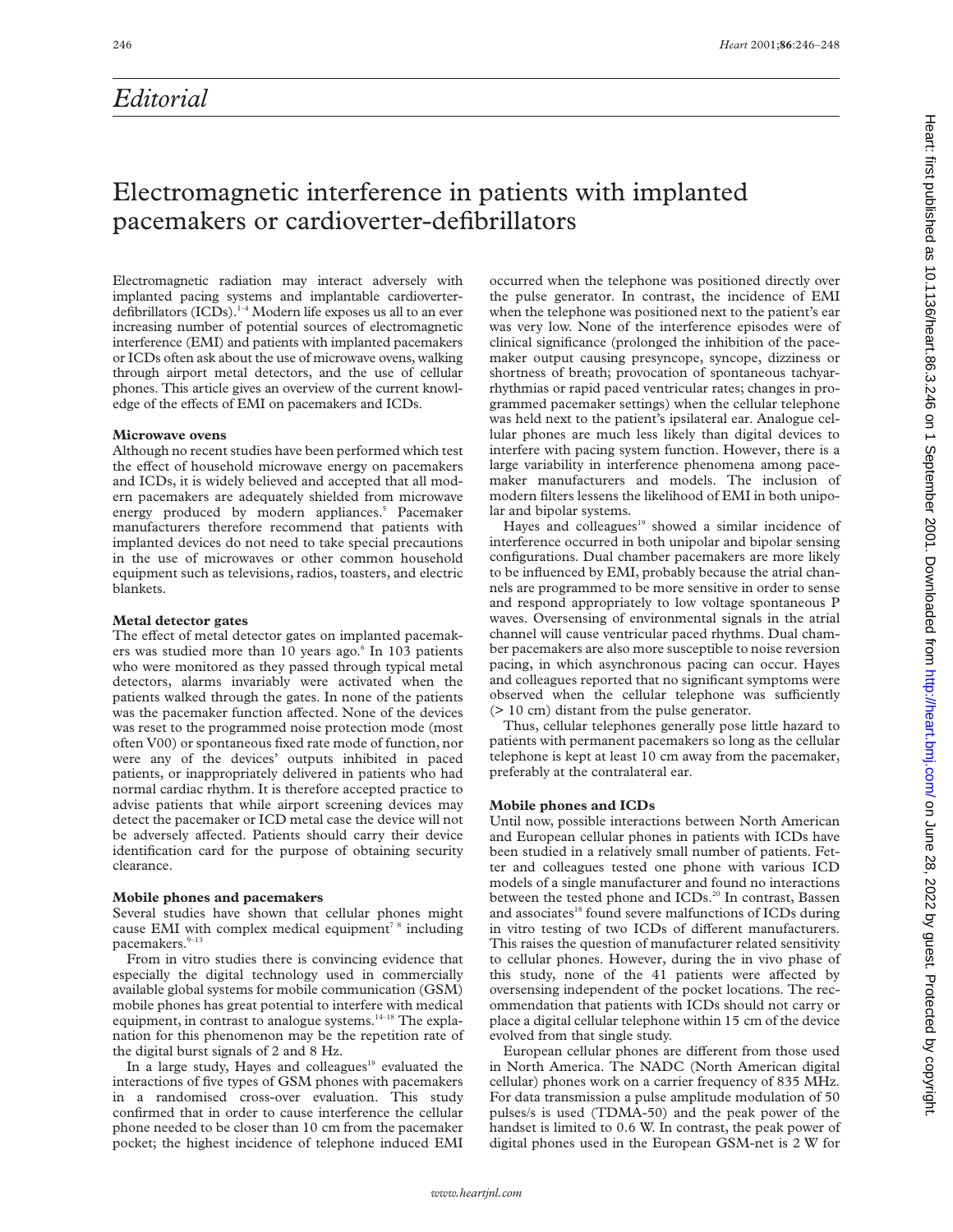D-net and 1 W for E-net.<sup>21</sup> The D-net works on a carrier frequency of 900 MHz modulated with 217 Hz; the E-net works on a carrier frequency of 1800 MHz.

Since North American cellular phones are different from those used in Europe the susceptibility of tiered single chamber ICDs to EMI or other dysfunction caused by commercially available digital mobile telephones was evaluated in our own study.<sup>22</sup> For our evaluations, two different types of European digital cellular phone systems were used.

We prospectively analysed 97 patients with different ICDs and exposed them to two different types of European digital cellular handy phones (Ericsson GH337, 900 MHz, and NOKIA NHK1EA, 1.8 GHz). The effect of high radiofrequency output was tested during continuous recording of the marker channel and intracardiac ECG. During the recordings the handy phones were put in a calling position close to the patient's ear and on top of the device. We noticed episodes of interference (loss of communication or temporary inactivation of the device during interrogation) in 38 patients, most of them (93%) during testing close to the device.

The main finding of our study was that EMI transmitted by digital cellular handheld D- or E-net phones, commonly used in Europe, did not interfere with normal ICD function of tested single chamber devices under daily life conditions. Inappropriate sensing and detection of ventricular tachyarrhythmias were not found. These observations are in accordance with the results described by Fetter and colleagues,<sup>20</sup> Occhetta and colleagues,<sup>23</sup> Barbaro and colleagues,<sup>24</sup> and Jimenez and associates.<sup>25</sup> In contrast to Fetter and colleagues, $20$  we did not see any temporary suspension of the ICD function by static magnetic field (magnetic reversion counter  $= 0$ ) generated by the speaker in the cellular phone's earpiece which may be in part explained by a less strong static magnetic field of the evaluated GSM phones. Implantation technique did not have any relation to interference with the function of the ICD.

We concluded that there is no evidence of harm related to the use of the tested European GSM handsets for the tested single chamber ICDs independent of the used GSM net. Since most episodes of interference were recorded when the GSM phones were within a short distance of the ICDs, patients should be advised not to carry their GSM phone close to the device. This is in accordance with the findings of in vitro studies with American GSM phones.<sup>18</sup>

As ICD interrogation is the most susceptible phase for interference, the use of GSM phones should be prohibited in hospital areas where interrogation takes place.

#### **Electronic article surveillance systems**

Electronic article surveillance systems have recently been recognised as having the potential to interact with implanted rhythm devices.<sup>26</sup> The commercial use of such scanning devices is widespread, and case reports have been published in which patients received inappropriate ICD therapies while lingering between or touching electronic article surveillance gates.

Electronic surveillance systems use three different technologies to detect the presence of a metal alloy tag within an electromagnetic field created between two parallel gates: magnetic audio frequency, swept frequency, and acoustomagnetic or pulsed low frequency. The detection of such a tag signals a theft. The literature suggests that significant EMI with implanted rhythm devices is most likely to occur with the acoustomagnetic mode of electronic article surveillance, and that pacemakers are more likely to be affected than ICDs. Due to electromagnetic fields of six different electronic article surveillance devices, no significant interference with normal ICD function was seen. In

another study, patients with ICDs with pacing capability performed routine walking through electronic article surveillance gates as well as prolonged exposure within the gates, with and without pacing from the implanted device. Under conditions of extreme exposure, seven of 169 patients exhibited some interaction between the ICD and the electronic article surveillance device (noise sensing that resulted in complete or prolonged inhibition of the device output). Such output inhibition might have been clinically relevant, and the noise could also have resulted in inappropriate ICD shocks. Older generation devices, and those implanted in the abdomen, were more likely to manifest these interactions than newer generation, subpectorally implanted devices. In general, electronic surveillance systems do not pose a threat to the tachycardia functions of ICDs under reasonably normal conditions. More prolonged exposures or closer proximity to the transmitter can result in inappropriate shocks.

Acoustomagnetic electronic surveillance devices can interact with permanent pacemakers. Asynchronous pacing (noise reversion), atrial and ventricular oversensing, and surveillance device induced pacing have been described during a real life walk through these gates. No difference in electronic article surveillance device effect on pacemakers was observed between unipolar and bipolar sensing configurations. Since these effects on pacemakers occur only while the patient is within the electronic article surveillance device's magnetic field, it is prudent to advise patients to avoid prolonged exposure to electronic article surveillance systems and direct contact with the gates. Although data are lacking, it is likely that the same considerations and cautions apply to the pacing functions of ICDs which are part of all currently available systems.

### **Magnetic resonance imaging**

The safety of magnetic resonance imaging in patients with implanted pacemakers and ICDs has been debated for years. In general, the presence of these devices is an absolute contraindication to undergoing magnetic resonance imaging, since cardiac pacing and total inhibition of output can occur during magnetic resonance exposure.<sup>27</sup> However, it has been suggested that if patients are positioned so that the thorax does not enter the magnet bore no significant interaction occurs. Furthermore, it has been shown<sup>28</sup> that magnetic resonance imaging at 0.5 T can be safely performed in patients with implanted pacemakers in carefully selected clinical circumstances when appropriate strategies (programming to an asynchronous mode, adequate monitoring techniques, limited radiofrequency exposure) are used.

These data need to be confirmed before magnetic resonance imaging of the extremities can be allowed in patients with implanted devices.

#### **Electrocautery devices**

Electrocautery devices have long been known to have the potential for interfering with pacemaker function. These devices generate a high energetic electromagnetic field with a frequency that may pass through the filters of ICDs and pacemakers. This may result in oversensing, independent of whether unipolar or bipolar coagulation mode is used. This oversensing leads to a pacemaker inhibition or false detection of ventricular tachyarrhythmias. Therefore, for surgical procedures using electrocautery devices, pacemaker dependent patients should be programmed into an asynchronous pacing mode. Usually, ICD patients should be programmed to detection-off using a programmer. Nevertheless, detection of ICDs may be temporarily inactivated using a pacemaker magnet placed above the device